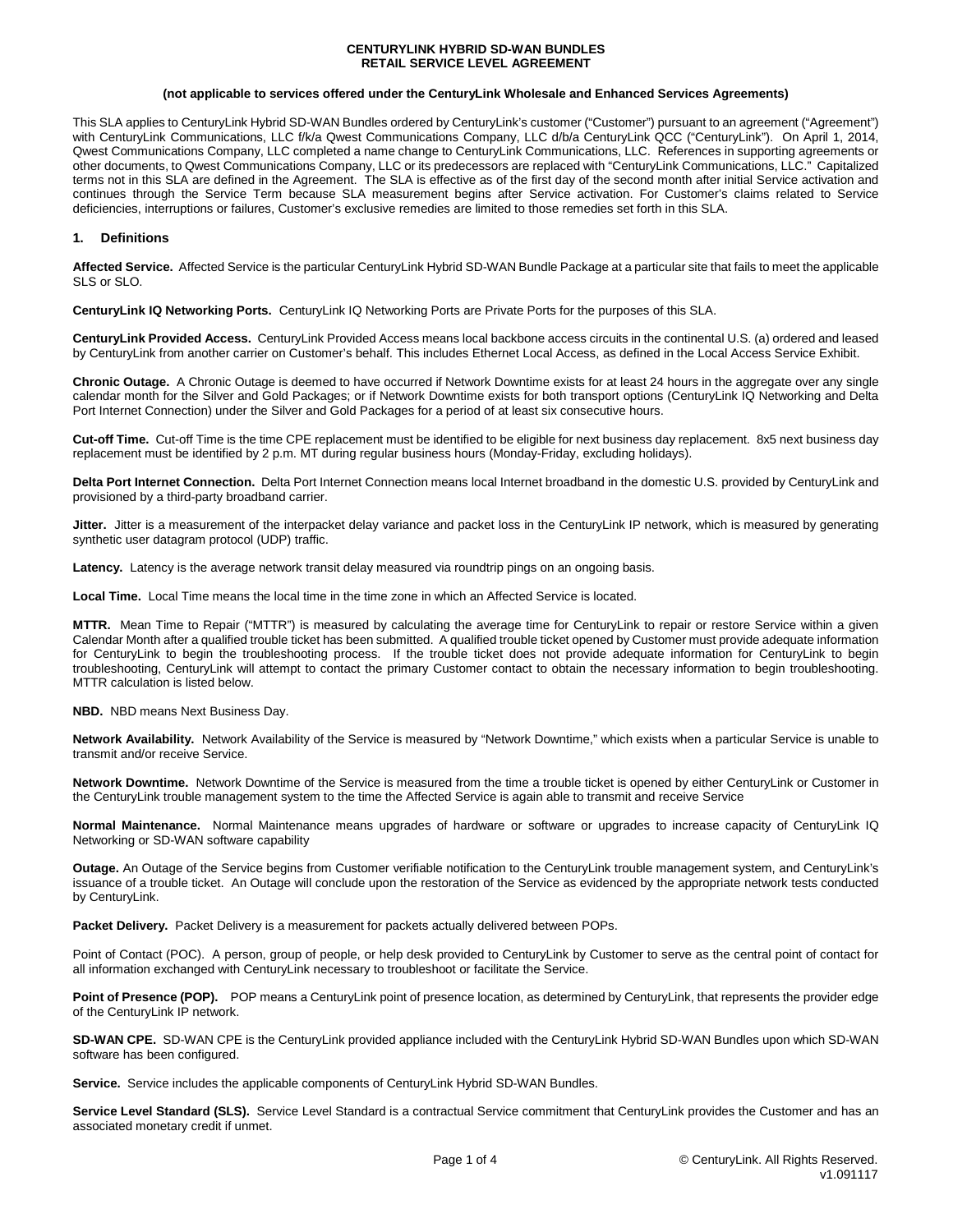Service Level Objective (SLO). Service Level Objective is a goal or target indicating a best-effort time to rectify a Service disruption within a specific time frame. SLOs do not have associated monetary credits if unmet.

**Urgent Maintenance.** Urgent Maintenance means efforts to correct network conditions that are likely to cause a material Service Outage and that require immediate action.

## **1.2 Regions.**

| <b>Domestic Regions</b>              | <b>SLA Components:</b>                                                                                              |
|--------------------------------------|---------------------------------------------------------------------------------------------------------------------|
| Intra U.S.                           | The Century Link IP network within the 48 contiguous U.S. states                                                    |
| Hawaii to U.S. West Coast ("Hawaii") | CenturyLink Trans-Hawaii IP network to the continental U.S. CenturyLink IP network in the Los<br>Angeles Metro Area |
| Alaska to U.S. Pacific Northwest     | CenturyLink Trans-Alaska IP network to the continental U.S. CenturyLink IP network in the Seattle                   |
| ("Alaska")                           | Metro Area                                                                                                          |

**2. Service Components**. Each SLS or SLO applies only to the CenturyLink Hybrid SD-WAN Bundle package types specifically set forth in the corresponding Section below. Each SLS or SLO includes only those components of the bundles specifically defined in Section 3 below.

# **3. SLS Measurements and Remedies.**

**3.1 Domestic Network and Port-Related SLSs.** The following domestic service level SLSs apply to Private Ports, ("CenturyLink IQ Networking Ports") purchased from CenturyLink pursuant to an agreement. SLSs for CenturyLink IQ Networking Ports only apply to the portion of traffic that is within the contracted bandwidth and will not apply to the CenturyLink IQ Networking Port bandwidth usage that exceeds the contracted bandwidth. The SLSs associated with Latency, Packet Delivery, and Jitter are measured using monthly averages from CenturyLink IP network and apply in the listed regions after the ports have been accepted for use and only on the CenturyLink IQ Networking portion of the service for the CenturyLink Hybrid SD-WAN Silver and Gold Packages.

**(a) Network Availability.** Network Availability applies to the Hybrid SD-WAN Silver and Gold Packages only. Network Availability is measured by Network Downtime. If Customer is unable to use Service on a Hybrid SD-WAN Gold Package due to a failure in both of the CenturyLink SD-WAN CPE, Customer will be eligible for the SLS and remedy until replacement SD-WAN CPE reaches the Affected Service site. If Customer is unable to use Service on a CenturyLink Hybrid SD-WAN Gold Package due to a failure of both of their SD-WAN CPE, the Hardware Replacement SLR will not apply. If the issue is isolated to one SD-WAN CPE on a Gold or Silver Package, Customer will only be eligible for Hardware Replacement SLS.

| <b>Region</b>                  | SLS  | Remedy (Credit is applied to MRC of the Affected Service)*                                                                                                                                                                                                                                                                                                                                                                                                                                     |
|--------------------------------|------|------------------------------------------------------------------------------------------------------------------------------------------------------------------------------------------------------------------------------------------------------------------------------------------------------------------------------------------------------------------------------------------------------------------------------------------------------------------------------------------------|
| Intra U.S.<br>Hawaii<br>Alaska | 100% | <b>Silver &amp; Gold Packages:</b> Each cumulative hour of Network Downtime qualifies Customer for a credit<br>of two day's charges pro-rated from the MRC if both transport (CenturyLink IQ Networking and Delta<br>Port Internet Connection) paths are unable to transmit and receive data.<br>Gold Package: Each cumulative hour of Network Downtime qualifies Customer for a credit of two<br>day's charges pro-rated from the MRC due to failure of both CenturyLink provided SD-WAN CPE. |

**(b) Latency.** Latency applies to the IQ Networking portion of the Hybrid SD-WAN Silver or Gold Packages only. The average network transit delay ("Latency") will be measured via roundtrip pings on an ongoing basis every five minutes to determine a consistent average monthly performance level for Latency at all the POPs within the region. Latency is calculated as follows:

> $\Sigma$  (Roundtrip Delay for POP-POP trunks) = Latency Total Number of POP-POP trunks

| <b>Region</b>        | SLS   | Remedy (Credit is applied as a % of the MRC for the Affected Service)* |                     |                              |
|----------------------|-------|------------------------------------------------------------------------|---------------------|------------------------------|
| <b>North America</b> |       |                                                                        |                     |                              |
| Intra U.S.           | 42 ms | $43 - 60$ ms = 10%                                                     | $61 - 80$ ms = 25%  | Greater than 80 ms = $50\%$  |
| Hawaii<br>Alaska     | 75 ms | $76 - 95$ ms = 10%                                                     | $96 - 120$ ms = 25% | Greater than 120 ms = $50\%$ |

\*subject to requirements and limitations in Section 5

**(c) Packet Delivery.** Packet Delivery applies to the IQ Networking portion of the Hybrid SD-WAN Silver or Gold Packages only. Packet Delivery will be measured on an ongoing basis every five minutes to determine a consistent average monthly performance level for packets actually delivered between the POPs.

| Reaion                         | <b>SLS</b> | Remedy (Credit is applied as a % of the MRC for the Affected Service)* |                      |                         |
|--------------------------------|------------|------------------------------------------------------------------------|----------------------|-------------------------|
| Intra U.S.<br>Hawaii<br>Alaska | 99.90%     | $99.01\% - 99.89\% = 10\%$                                             | $90\% - 99\% = 25\%$ | Less than $90\% = 50\%$ |

\*subject to requirements and limitations in Section 5

(d) **Jitter.** Jitter applies to the IQ Networking portion of the CenturyLink Hybrid SD-WAN Silver or Gold Packages only. Jitter is a measurement of the interpacket delay variance and packet loss in the CenturyLink IP network, which is measured by generating synthetic user datagram protocol (UDP) traffic. This SLS does not apply if the Internet Port is used in conjunction with DDoS Mitigation Service.

| Reaion           | <b>SLS</b> | Remedy (Credit is applied as a % of the MRC for the Affected Service)* |                    |                                    |
|------------------|------------|------------------------------------------------------------------------|--------------------|------------------------------------|
| Intra U.S.       | 2 ms       | $2.1 - 3$ ms = 10%                                                     | $3.1 - 4$ ms = 25% | Greater than $4 \text{ ms} = 50\%$ |
| Hawaii<br>Alaska | 4 ms       | $4.1 - 5$ ms = 10%                                                     | $5.1 - 6$ ms = 25% | Greater than 6 ms = $50\%$         |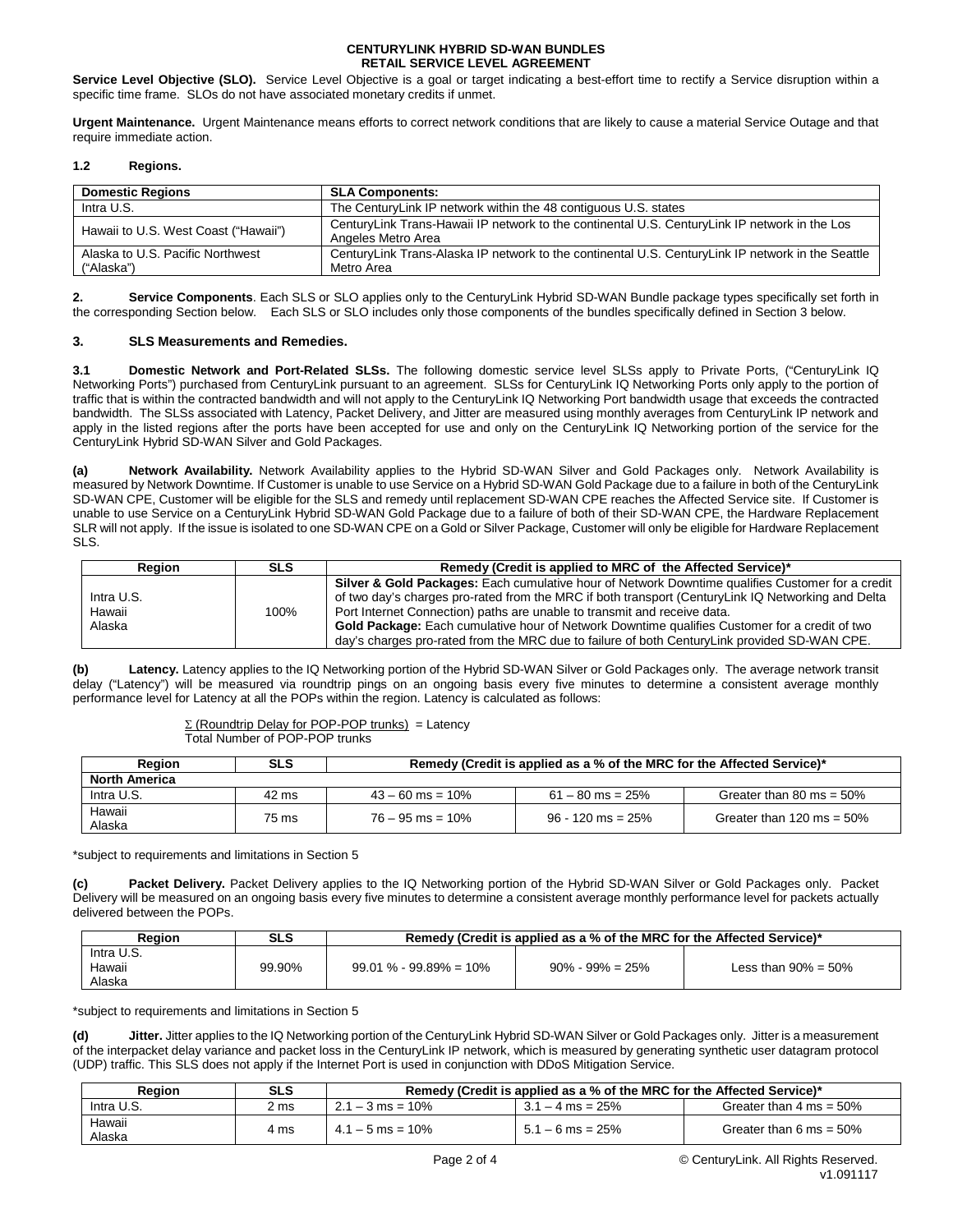\*subject to requirements and limitations in Section 5

**3.2 Hardware Replacement SLS.** Hardware replacement applies to the CenturyLink-provided SD-WAN CPE. The Hardware Replacement SLS applies to all CenturyLink Hybrid SD-WAN package types. In the event that the service-impacting issue is isolated to the SD-WAN CPE, CenturyLink will drop-ship replacement hardware to the Affected Service site 8x5 NBD. 8x5 NBD replacement must be identified by the Cut-off Time to be eligible for next business day replacement. In the event the Cut-off Time is missed, the device will be replaced by the next full business day. Hardware Replacement will be measured from CenturyLink trouble ticket notation to time replacement hardware is delivered by shipper confirmation.

| Region                         | SLS                    | Remedy (Credit is applied to MRC of the Affected Service)*                                       |
|--------------------------------|------------------------|--------------------------------------------------------------------------------------------------|
| Intra U.S.<br>Hawaii<br>Alaska | 8x5 NBD<br>Replacement | Each cumulative day qualifies Customer for a credit of one day's charges pro-rated from the MRC. |

\*subject to requirements and limitations in Section 5

**3.3 Installation SLS.** The Installation SLS measures the installation times for: (a) applicable Delta Port Internet Connection and (b) CenturyLink Provided Access ordered in conjunction with CenturyLink IQ Networking Ports. The Installation SLS applies to all CenturyLink Hybrid SD-WAN Bundle package types. The Installation SLS only applies if there are existing Delta Port Internet Connection or CenturyLink facilities, as applicable, in the location that supports the Affected Service. Installation is measured from the date CenturyLink Engineering accepts the CenturyLink Provided Access order or the Delta Port Internet Connection Order, as applicable. If Customer has a designated Key Port, the applicable Installation SLS shown below will apply to that Key Port (often referred to as a hub location), and the installation of related non-Key Ports will occur the later of: (i) within 10 business days after that Key Port's Start of Service Date; or (ii) within the normal Installation Goal for that Port, as measured from the date CenturyLink Engineering accepts the order. If no Key Port is designated, CenturyLink will follow normal installation intervals without special sequencing. To be eligible for the Installation SLS, Customer's locations must be pre-qualified by CenturyLink with the applicable third- party vendors. The Installation SLS does not apply for sites that are not pre-qualified or qualified and require additional construction for installation.

| Region     |                                                                                      | <b>SLS</b>       | Remedy (Credit is applied to MRC of the Affected Service)*                                                                                                                                                                                                                      |
|------------|--------------------------------------------------------------------------------------|------------------|---------------------------------------------------------------------------------------------------------------------------------------------------------------------------------------------------------------------------------------------------------------------------------|
| Intra U.S. | <b>Bronze</b><br>Package<br>Port<br>(Delta<br>Internet<br>Connection<br>Only)        | 52 business days | Each failure to meet the SLS qualifies Customer for a credit of one day's charges pro-rated<br>from the MRC for each day beyond the applicable SLS until the Delta Port Internet<br>Connection or CenturyLink Provided Access, as applicable, is installed, for a maximum of 15 |
|            | Silver or Gold<br>Packages<br>CPLA<br>and<br>Port<br>Delta<br>Internet<br>Connection | 66 business days | days' charges.                                                                                                                                                                                                                                                                  |

\*subject to requirements and limitations in Section 5

**4. SLO Measurements.** The following establish nonbinding objectives for the provision of certain features of the Service. CenturyLink reserves the right to modify these SLOs with 30 days' prior written notice.

# **4.1. Maintenance.**

**(a) Network Normal Maintenance.** "Normal Maintenance" means upgrades of hardware or software or upgrades to increase capacity of CenturyLink IQ Networking or SD-WAN software capability. Normal Maintenance may temporarily degrade the quality of the Service, including possible Outages. CenturyLink may change the maintenance window times upon posting to the website or other notice to Customer. CenturyLink will undertake Normal Maintenance during the hours and upon the prior notice time period stated below.

| Region                         | <b>Normal Maintenance Hours</b>                                                             | <b>Prior Notice</b> |
|--------------------------------|---------------------------------------------------------------------------------------------|---------------------|
| Intra U.S.<br>Hawaii<br>Alaska | Sunday, Tuesday, and Thursday mornings between the hours of 12:00 AM and 6:00 AM Local Time | 10 business davs    |

**(b) Network Urgent Maintenance.** "Urgent Maintenance" means efforts to correct network conditions that are likely to cause a material Service Outage and that require immediate action. Urgent Maintenance may degrade the quality of the Services, including possible Outages. Such effects related to Urgent Maintenance will entitle Customer to service credits as set forth in this SLA. CenturyLink may undertake Urgent Maintenance at any time deemed necessary and will provide notice of Urgent Maintenance to Customer as soon as is commercially practicable under the circumstances.

**4.2. Policy Change Request SLO.** CenturyLink will acknowledge receipt of Customer's policy change request within two business hours of receipt by CenturyLink if placed during regular business hours (Monday-Friday, excluding holidays). This SLO applies to all CenturyLink Hybrid SD-WAN Bundle package types. This SLO is only available for policy change requests submitted by the POC in accordance with the provided procedures.

**4.3. Service Request Implementation SLO.** CenturyLink will provision service requests for non- billable changes, such as a configuration change, related to the SD-WAN component within the execution times set forth below. This SLO applies to the SD-WAN component of all